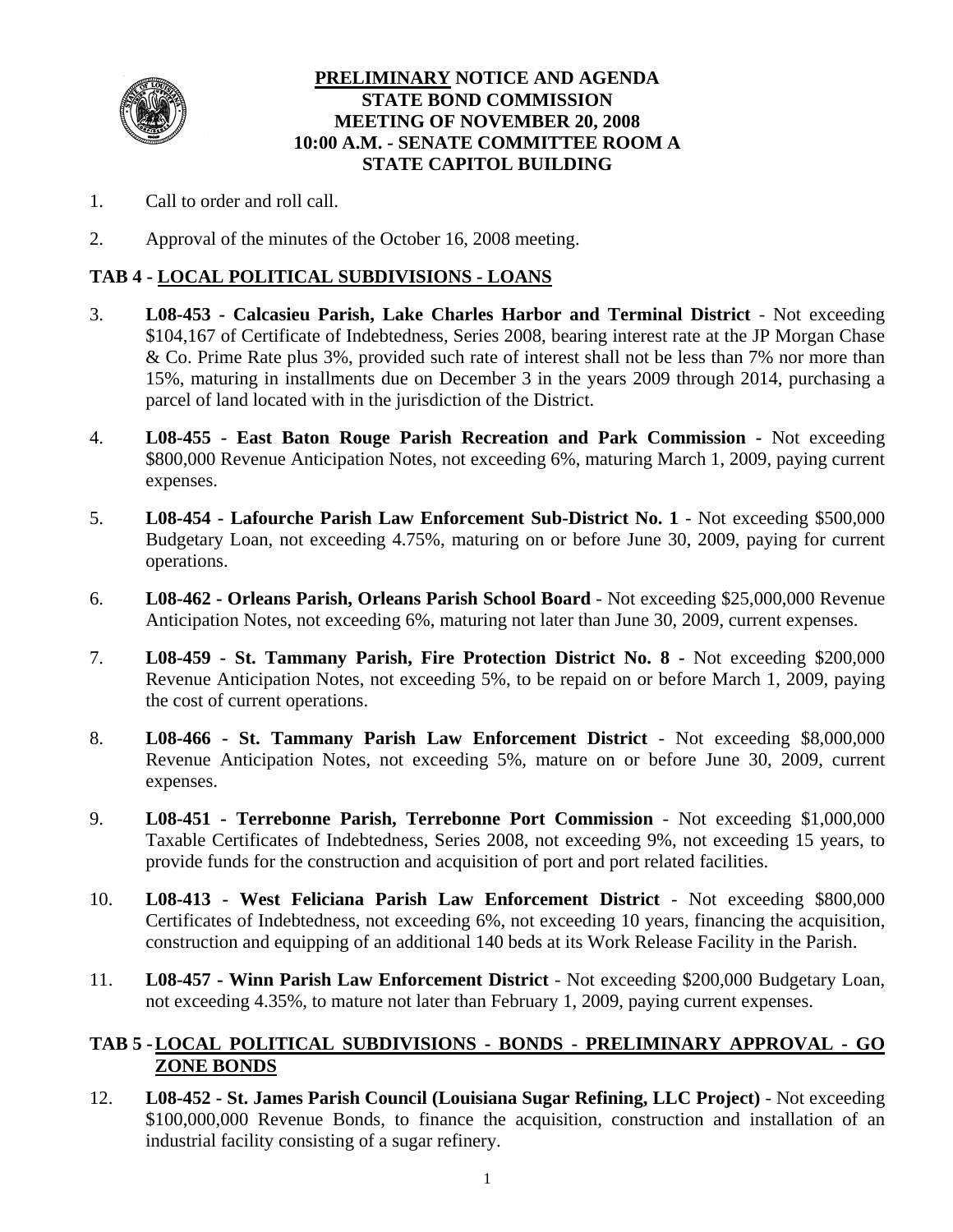## **TAB 5 - LOCAL POLITICAL SUBDIVISIONS - BONDS - PRELIMINARY APPROVAL**

13. **L08-458 - Evangeline Parish Police Jury, Industrial District No. 1 (Cameron International Corp. Project) -** Not exceeding \$13,000,000 of Taxable Revenue Bonds, financing a portion of the cost of constructing a 125,000 square foot building on a five acre site owned by the Issuer and located near the Company's present facilities in the Ward 1 Industrial Park, including the necessary infrastructure and appurtenances.

## **TAB 5 - LOCAL POLITICAL SUBDIVISIONS - BONDS - FINAL APPROVAL**

- 14. **L08-450 Caddo Parish, Village of Ida** Not exceeding \$210,000 Revenue Bonds, not exceeding 8%, maturing no later than 20 years, acquiring, constructing, improving, and equipping a new sewer system including appurtenant equipment, accessories, replacements and additions.
- 15. **L07-511A Calcasieu Parish Police Jury, Waterworks District No. 14 of Ward 5** Not exceeding \$2,599,000 Water Revenue Bonds, not exceeding 4.25%, not exceeding 40 years, acquisition and establishment of additions to and improvements of the waterworks system.
- 16. **L08-468 Evangeline Parish, Town of Basile** Not exceeding \$715,000 Revenue Bonds, not exceeding 8%, not exceeding 25 years, acquiring, constructing and improving public improvements.
- 17. **L08-449 Iberia Parish Council, Waterworks District No. 3** Not exceeding \$910,000 Water Revenue Bonds, Series 2008, not exceeding 4.25%, to mature on December 1, 2022, providing funds to pay a portion of the cost of acquiring the waterworks plant and distribution system and all other assets and facilities of the Coteau Water System, Inc.
- 18. **L08-456 Jefferson Parish, City of Gretna -** Not exceeding \$8,500,000 Sales Tax Revenue Bonds, not exceeding 8%, not exceeding 20 years, (1) constructing, acquiring and equipping public improvements for the City and (2) funding a debt service reserve fund.
- 19. **L08-467 Lafayette Parish, City of Broussard** Not exceeding \$15,000,000 Public Improvement Sales Tax Revenue Bonds, not exceeding 8% and maturing over a period not exceeding 30 years, constructing, improving and/or maintaining public roads, bridges and drainage works and to finance additions, upgrades and improvements to the water and sewer system in the City.
- 20. **L08-448 LaSalle Parish Hospital Service District No. 2** Not exceeding \$2,500,000 Taxable Hospital Revenue Bonds, not exceeding 7.5%, not exceeding 20 years, financing a portion of the cost of acquiring and constructing capital improvements and equipment, including, but not limited to, ancillary services/medical office building for the Hospital and LaSalle Nursing Home and funding a reserve fund if necessary.
- 21. **L08-463 St. James Parish, Port of South Louisiana (Plains All American Pipeline, L.P. Project)** - Not exceeding \$150,000,000 Revenue Bonds, not exceeding 14% and maturing over a period not to exceed 30 years, financing the design, development, acquisition, construction, installation and equipping of all or a portion of docks and wharves and related facilities and petroleum and other liquid products storage and distribution facilities to be located within the jurisdiction of the Issuer for the benefit of Plains All American Pipeline, L.P.
- 22. **L08-447 St. Landry Parish Tourist Commission** Not exceeding \$1,500,000 Revenue Bonds, not exceeding 8%, maturing over a period not to exceed 25 years, construction, acquiring improvements, extensions and replacements to the Tourist Information/Welcome Center including appurtenant equipment, accessories, replacements and additions to such Tourism Center and/or its subordinate entities.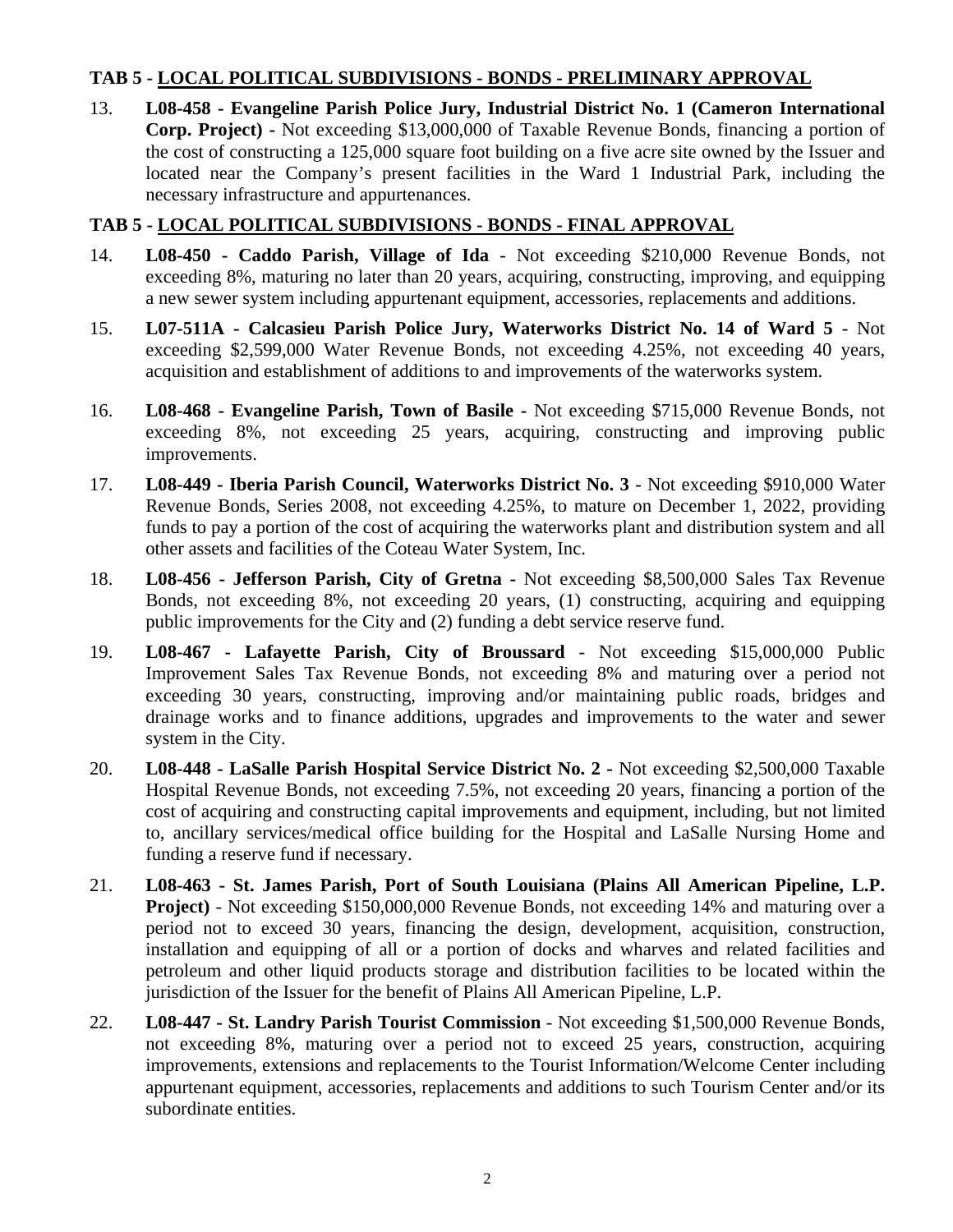- 23. **L08-464 St. Tammany Parish Council** Not exceeding \$8,000,000 Limited Tax Revenue Bonds, Series 2009, not exceeding 6.5%, maturing no later than March 1, 2025, constructing, acquiring and improving facilities and equipment for the St. Tammany Parish Coroner's Office.
- 24. **L05-292A Washington Parish, Town of Franklinton -** Not exceeding \$1,461,000 Sewer Revenue Bonds, not exceeding 4.25%, not exceeding 40 years, paying a portion of the cost of constructing and acquiring improvements, extensions, and replacements to the sewerage system, including appurtenant equipment, accessories and properties, both personal and real, and refunding Certificates of Indebtedness, Series 2006 issued to provide interim financing for certain costs of the project.

## **TAB 6 - STATE AGENCIES, BOARDS & COMMISSIONS**

25. **S08-055 - Louisiana Housing Finance Agency (GMF-Louisiana Chateau Project)** - Not exceeding \$57,500,000 Multifamily Housing Revenue Bonds, not exceeding 12%, not exceeding 42 years, acquisition, rehabilitation and equipping of two residential rental facilities serving low and moderate income families in Lafayette and five residential rental facilities serving low and moderate income families in Lake Charles.

## **TAB 7 - POLITICAL SUBDIVISIONS - GO ZONE BONDS**

26. **S08-054 - New Orleans Aviation Board (Consolidated Rental Car Facility Project)** - Not exceeding \$140,000,000 Revenue Bonds, fixed rate not exceeding 9% or variable rate not exceeding 14%, not exceeding 40 years, (i) provide the amounts needed to pay all or any portion for the costs of planning, acquiring, constructing and equipping a consolidated rental car facility and related appurtenances, (ii) pay all or any portion of the premium for a bond insurance policy or other credit enhancement devised, if any, and (iii) provide all or any portion of the reserve fund requirement or pay any portion of the costs of a credit enhancement devise to serve as a reserve fund asset.

## **TAB 7 - POLITICAL SUBDIVISIONS - BONDS**

- 27. **S08-060 Louisiana Community Development Authority (Shreveport Utility System Project)** - Not exceeding \$95,000,000 Revenue Refunding Bonds, interest rate not exceeding 7.5%, not exceeding 25 years, (i) currently refunding the original principal amount of \$75,000,000 of Bonds, Series 2005, (ii) fund a debt service reserve fund, and (iii) fund fees with respect to terminating an existing integrated swap agreement associated with the prior bonds.
- 28. **S08-046 Louisiana Community Development Authority (Goodwood & Towne Oaks Apartment Project) -** Not exceeding \$11,000,000 Revenue Bonds, not exceeding 7%, not exceeding 30 years, financing the acquisition and rehabilitation of two existing apartment complexes, the Goodwood Place Apartment and Towne Oaks Apartments, and funding a reserve fund if necessary**.**
- 29. **S08-059 Louisiana Community Development Authority (Woman's Hospital Foundation Project)** - Not exceeding \$350,000,000 Hospital Revenue Bonds, not exceeding a fixed rate of 8% and a variable rate of 15%, maturing no later than 35 years, assist the foundation in providing funds to (i)finance all or a portion of the cost of designing, constructing and equipping a replacement hospital facility/medical complex, consisting of a 520,000 square-foot medical center with approximately 300 beds, two medical office buildings with a combined 260,000 square feet of space, an approximately 24,000 square-foot central energy plant and a 69,000 square-foot support services building to be located at the corner of Airline Highway and Pecue Lane in Baton Rouge (ii)fund a debt service reserve fund for the benefit of the Bonds, (iii)fund capitalized interest on the Bonds**.**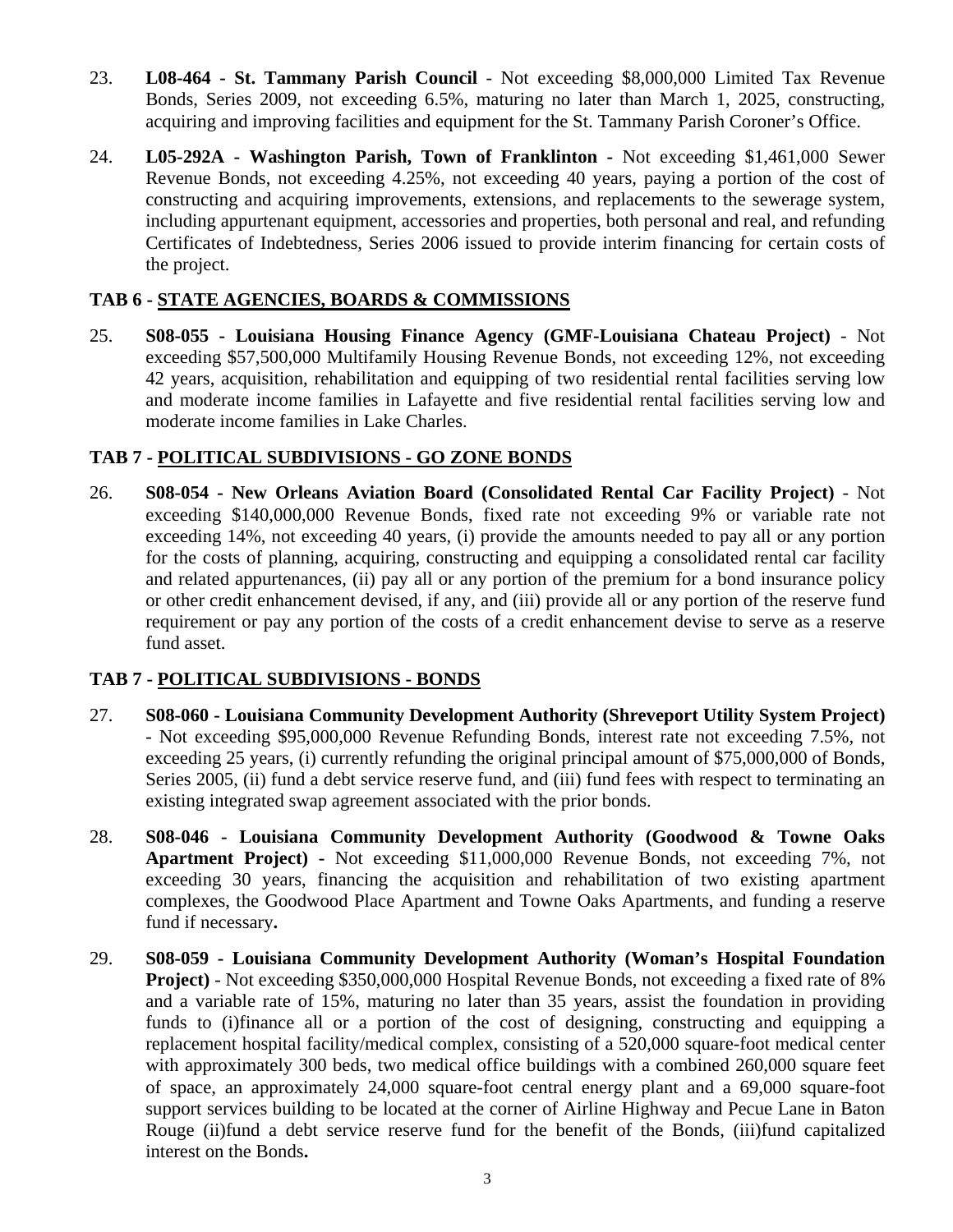- 30. **S08-052A Louisiana Community Development Authority (CWI Liquids, LLC Project)** (1) Not exceeding \$14,000,000 Taxable Revenue Bonds, 2008 Series A, and (2) not exceeding \$4,000,000 Tax-Exempt Revenue Bonds, 2008 Series B, a fixed or variable rate not exceeding 15%, maturing no later than 25 years; providing funds for acquisition and construction of a solid waste disposal/salt water injection well facility, including all equipment and fixtures incidental or necessary in connection therewith to be located in St. Martin and Ouachita Parishes.
- 31. **S08-058 Louisiana Community Development Authority (Louisiana Marine Institute Properties, Inc. Project)** - Not exceeding \$3,500,000 Lease Revenue Bonds, not exceeding 7%, not exceeding 10 years, financing the acquisition and construction of capital improvements to facilities.
- 32. **S08-057 Louisiana Community Development Authority (Brother Martin High School Project) -** Not exceeding \$4,500,000 Lease Revenue Bonds, not exceeding 8%, maturing no more than 10 years, refinancing existing debt that financed the Thomas F. And Elaine P. Ridgley Fine Arts and Athletic Center and to renovate the Robert M. Conlin Gymnasium located at 4401 Elysian Fields Avenue.
- 33. **S08-061 Louisiana Community Development Authority (Southeastern University Student Union/University Facilities, Inc. Project)** - Not exceeding \$35,000,000 Revenue Bonds, not exceeding a fixed or variable rate of 12%, not exceeding 31 years, financing for the demolition of certain existing facilities and for the renovation, development and construction of a Student Union, Center for Student Excellence, food service areas, a bookstore and related facilities for students, facility, staff and the general public on the campus of the University in Hammond.

## **TAB 8 - INDUSTRIAL DEVELOPMENT BOARD - FINAL APPROVAL - GO ZONE BONDS**

34. **L08-111A & L08-443A - Industrial Development Board of the City of New Orleans, Louisiana, Inc. (Poydras Properties Hotels Holdings Co., LLC Project)** - Not exceeding \$225,000,000 Industrial Development Revenue Bonds, not exceeding a variable rate of 14%, not exceeding 33 years, financing a development project consisting of renovations to the Hyatt Regency located at 500 Poydras Plaza, New Orleans.

# **TAB 9 - PUBLIC TRUSTS - PRELIMINARY APPROVAL AND/OR NOTICE OF SALE**

35. **S08-050 - Opelousas General Hospital Authority (Opelousas General Health System Project)** - (1) Notice of Intention and Notice of Sale to issue not exceeding \$25,000,000 Hospital Revenue Bonds, not exceeding 10% fixed and/or 15% variable, not exceeding 35 years, to (i) finance (a) the acquisition of Doctors Hospital of Opelousas, an existing 171 licensed bed acute-care facility and the purchase of all equipment and furnishings, and (b) the cost of the acquisition and installation of a CT scanner, and (ii) fund a debt service reserve fund, if necessary; (2) Notice of Sale to issue not exceeding \$20,000,000 Revenue Note, not exceeding a variable rate of 18%, not exceeding 10 years, interim financing.

## **TAB 10 - RATIFICATIONS AND/OR AMENDMENTS TO PRIOR APPROVALS**

- 36. **L08-011B Morehouse Parish, Hospital Service District No. 1** Amendment of a prior approval granted on March 20, 2008 to reflect a change in the costs of issuance.
- 37. **L08-101A St. Charles Parish, Hospital Service District No. 1** Amendment of a prior approval granted on April 17, 2008 to reflect a change in the costs of issuance.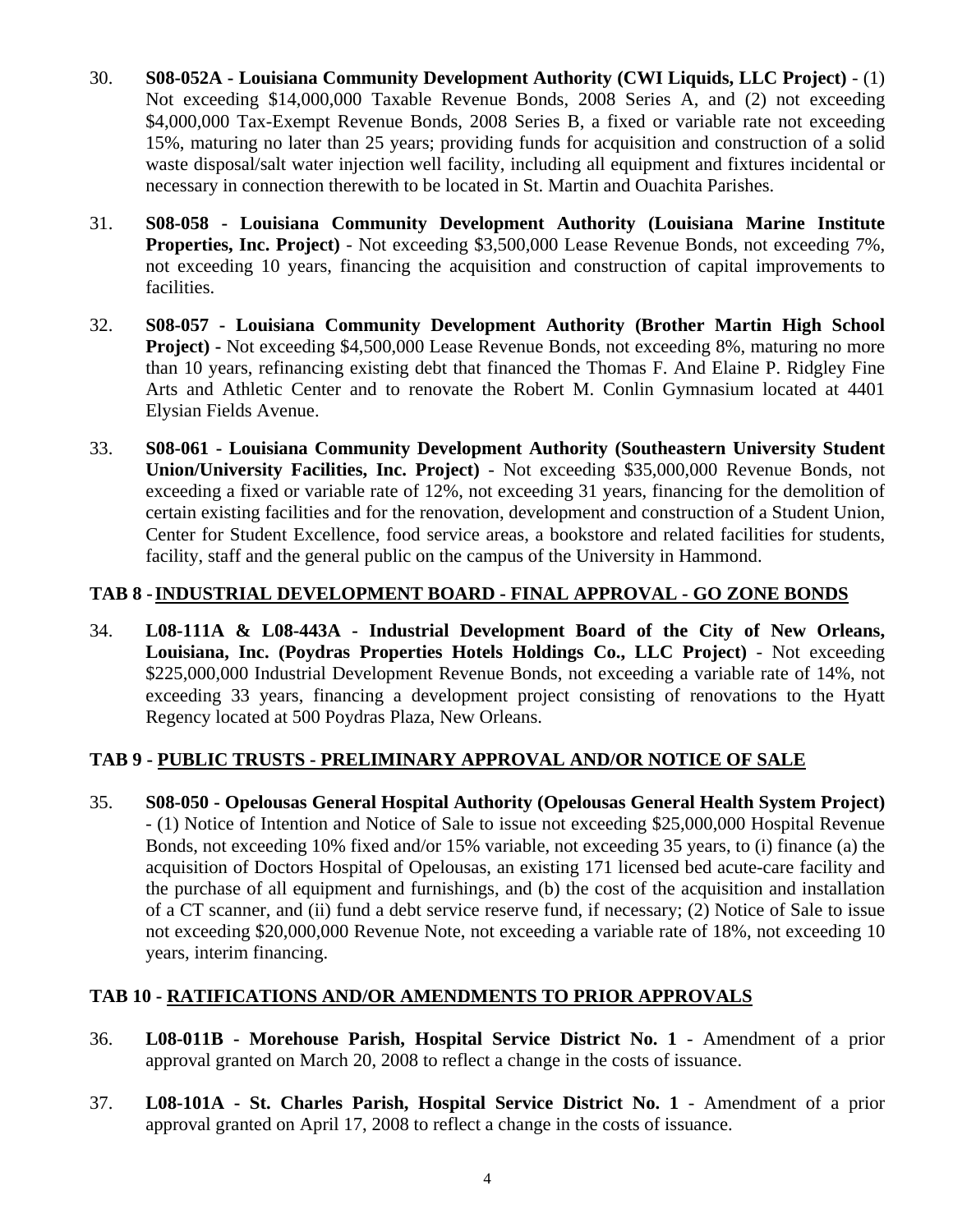- 38. **S06-008E Rapides Finance Authority (Cleco Power LLC Project)** Amendment of a prior approval granted on September 18, 2008 under application S06-008D to reflect a change in the costs of issuance to the Series 2008 Bonds.
- 39. **S07-130B Louisiana Public Facilities Authority (Drinking Water Revolving Loan Fund Match Project)** - Amendment of a prior preliminary approval granted at the December 20, 2007 meeting whereby approval is sought for an additional \$1,000,000 and preliminary approval of a Notice of Intent and Notice of Sale.
- 40. **S08-021B Rapides Finance Authority (Louisiana College Project)** Amendment of a prior approval granted on July 18, 2008 under application S08-021A to reflect a change in the cost of issuance and professionals.
- 41. **L08-292A Rapides Parish, City of Alexandria -** Amendment of a prior approval granted on July 18, 2008 to list Co-bond counsel fee in the approved cost of issuance.
- 42. **S08-043A Louisiana Community Development Authority (City of Shreveport)** Amendment of a prior approval granted on August 21, 2008 to reflect a change in the costs of issuance.
- 43. **S07-096D Louisiana Housing Finance Agency** Amendment of a prior approval granted on May 15, 2008 to modify the amount of 2006 Private Activity Volume Cap Carry Forward utilized in connection with the Series 2008A issuance.
- 44. **S06-031B Louisiana Public Facilities Authority (Cleco Power LLC Project)** Amendment of a prior approval granted on May 15, 2008 to reflect a change in the costs of issuance and professionals.
- 45. **S07-134B Louisiana Community Development Authority (LCTCS Facility Corporation Project)** - Amendment of a prior approval granted on September 18, 2008 to reflect an increase in issuance size from \$185,000,000 to \$200,000,000, to reflect an increased costs of issuance, and to reflect an increase in the annual appropriation requirements during the term of the debt as stipulated in the Cooperative Endeavor Agreement.

# **TAB 10 - CASH LINES OF CREDIT - PRIORITY 2**

46. Resolution setting forth the official intent by the State Bond Commission to reimburse line of credit expenditures with the proceeds of general obligation bonds for request submitted by Facility Planning and Control, Office of the Governor for the granting of lines of credit and authorization to issue general obligation bonds in the amount of \$110,000 for projects (07-270/278 for \$35,000 and 50-MQ1/2076 for \$75,000) in Priority 2 of the current Capital Outlay Act (Act 29 of the 2008 Regular Legislative Session) and listed in the attached exhibit.

## **TAB 10 - OTHER BUSINESS**

47. Consideration and discussion of the Evaluation Committee's recommendation results on proposals submitted in response to the August 4, 2008, request for qualifications for Bond Counsel Services and Co-Bond Counsel Services (General Obligation Bonds) and if necessary, consideration and adoption of a resolution selecting the selection of a pool of bond counsel firms and co-bond counsel firms on future State General Obligation Bonds.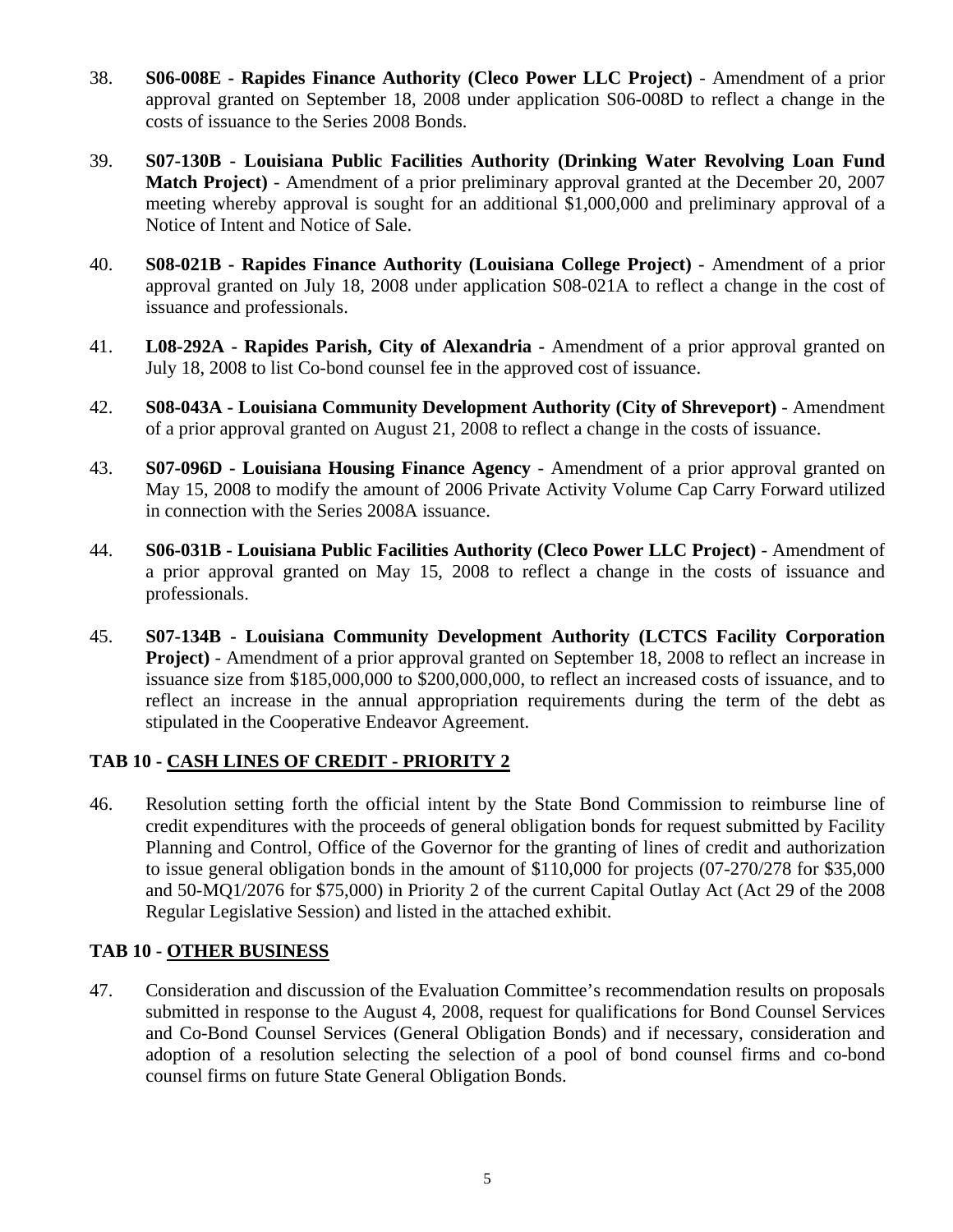- 48. Discussion related to the proposed Gasoline and Fuels Tax Revenue Bond Series 2008 and the associated swap transaction and available alternatives to the Commission. Consideration of a proposed Cooperative Endeavor Agreement associated with one of the available alternatives.
- 49. Consideration of a resolution authorizing a) the execution of a Cooperative Endeavor Agreement by and among the Louisiana State Bond Commission, the Department of Transportation and Development and the Division of Administration, whereby the State will agree, subject to appropriation, to make certain payments, including termination payments, regularly scheduled interest payments, and certain collateral payments if there are insufficient Gasoline and Fuels Taxes in the Debt Service Fund or Transportation Trust Fund available in the form of cash, b) the issuance of Subordinate Lien Debt Series 2009 pursuant to a Subordinate Resolution to be adopted by the Commission and pay costs of issuance of the 2009 Series A Bonds, c) covenanting to issue no Additional Bonds on a *pari passu* basis with Outstanding Prior Lien Bonds, d) and providing for other matters connect therewith.
- 50. Emergency Economic Stabilization Act of 2008 (GO ZONE Provisions) Overview and discussion of the Hurricane Ike (GO ZONE provisions) and consideration by the Commission of program parameters.
- 51. **L08-347A Bossier Parish, City of Bossier** Amendment of a prior approval granted on August 21, 2008 to reflect a change in the costs of issuance.
- 52. Consideration of Contract for Bond Counsel and Swap Counsel Services Related to the Gasoline and Fuels Tax Revenue Bonds 2008-A and/or 2009-A Series.
- 53. Consideration of a resolution authorizing the State Bond Commission to take certain action with respect to the previously authorized but unissued not exceeding \$485,000,000 State of Louisiana Gasoline and Fuels Tax Revenue Bonds, 2009 Series A, including authorizing the extension or termination of the 2009A Swap Agreement; authorizing the Director/Secretary of the State Bond Commission to take those actions with respect to the extension or termination of the 2009A Swap Agreement, declaring the intent of the Commission to reimburse itself for any termination payment, and providing for other matters in connection therewith.
- 54. Adjourn.

*In compliance with Americans with Disabilities Act, contact Brenda Blanchard at (225) 342-0067 to advise special assistance is needed and describe the type of assistance necessary.*